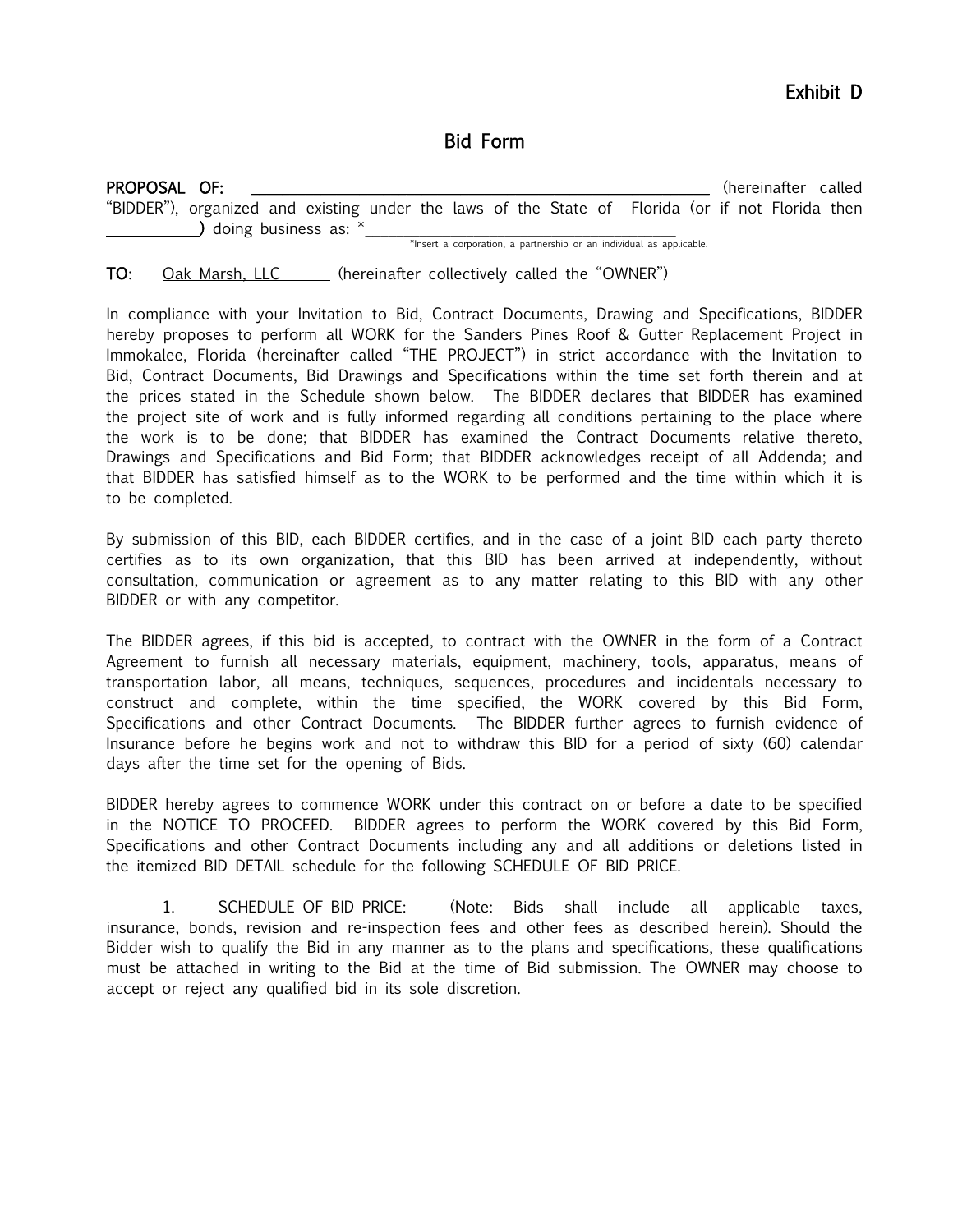For all work in accordance with the Contract Documents and Bid Drawings and Specifications to remove and replace roofs and gutters at Sanders Pines Apartments in Immokalee.

Sanders Pines Roof & Gutter Replacement

## Option A – Metal Roofs

| Total Option A (A.1 and A.2 added together) |     |
|---------------------------------------------|-----|
| New Gutters and Downspouts                  | U   |
| Metal Roofs as specified in Bid Drawings    | .UU |

#### Option B – Asphalt Shingles

|     | Total Option B (B.1 and B.2 added together)   | 00  |
|-----|-----------------------------------------------|-----|
|     | New Gutters and Downspouts                    | .00 |
| B.1 | Asphalt Shingles as specified in Bid Drawings | 00. |

# Plywood Replacement Allowance

| Removal and replacement of estimated 1,000 SF of plywood<br>as called out in the Bid Drawings. | .00 |
|------------------------------------------------------------------------------------------------|-----|
| Cost per 4' $\times$ 8' sheet of 15/32 plywood installed.                                      | .00 |

Revised 6/1/2022